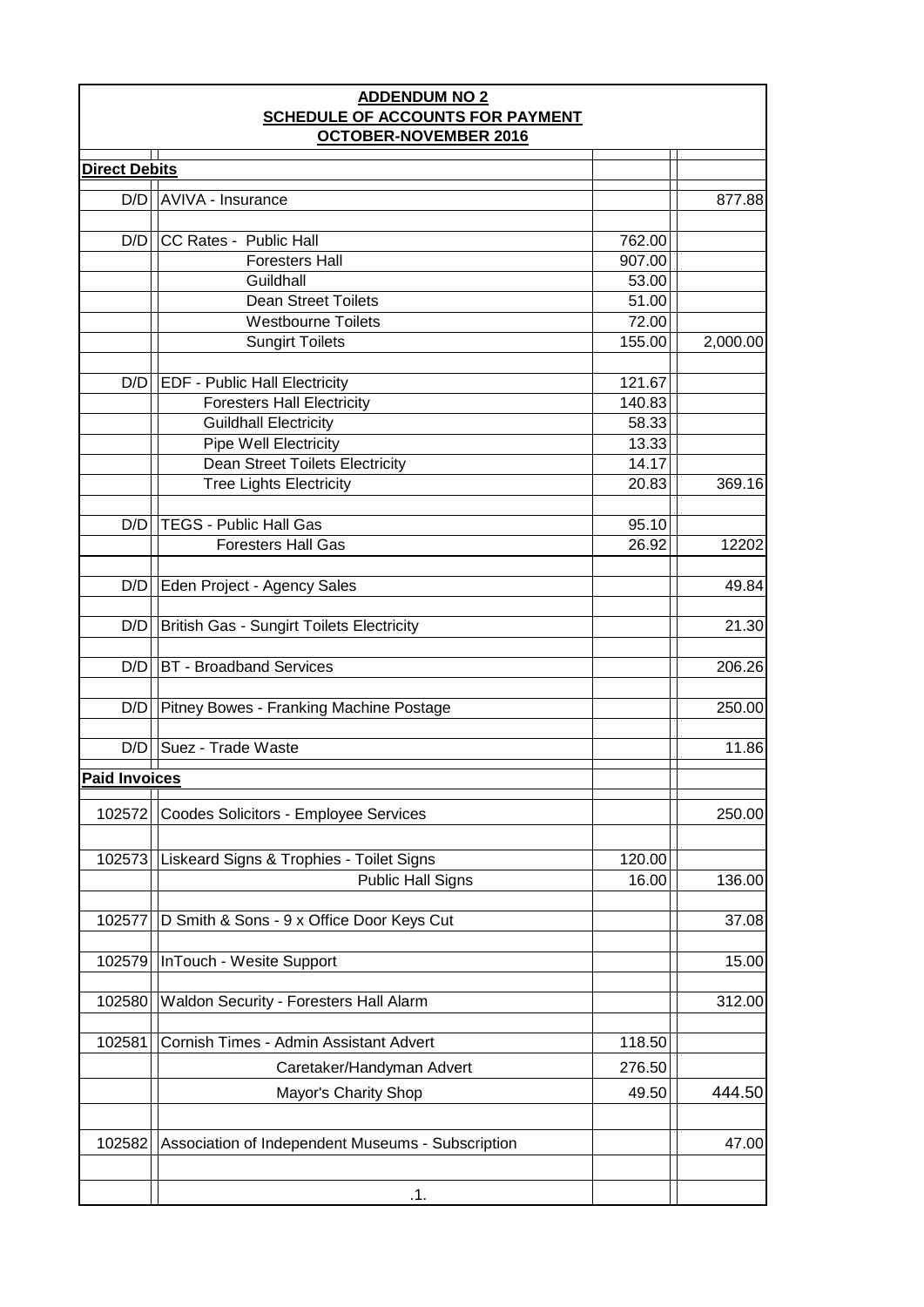|                         | 102584   HM Revenue & Customs - Month 7                |        | 2,738.91 |
|-------------------------|--------------------------------------------------------|--------|----------|
| 102585                  | Cornwall Council - Subscription Month 7                |        | 2,750.17 |
| 102587                  | Cash - October Petty Cash                              |        | 65.32    |
| 102594                  | Teign Valley - Winter Maintenance                      |        | 920.00   |
|                         | 102597 Real Ideas - First Payment LDF Grant            |        | 5,000.00 |
| <b>Awaiting Payment</b> |                                                        |        |          |
|                         | 102574   Your Gas Services - Public Hall Boilers       |        | 163.75   |
| 102575                  | JTP Associates - Public Hall Risk Assessment           | 433.44 |          |
|                         | <b>Foresters Hall</b>                                  | 433.33 |          |
|                         | Guildhall                                              | 433.33 | 1,300.00 |
|                         |                                                        |        |          |
| 102576                  | Liam Cottrell - Public Hall Legionella Risk Assessment | 100.00 |          |
|                         | <b>Forester Hall</b>                                   | 100.00 |          |
|                         | Guildhall                                              | 100.00 |          |
|                         | <b>Toilets</b>                                         | 100.00 |          |
|                         | Parade Fountain                                        | 100.00 | 500.00   |
| 102578                  | The Consortium - Office Supplies                       |        | 113.04   |
| 102586                  | Heartswell South West - Financial Contribution         |        | 500.00   |
| 102588                  | Cancelled                                              |        |          |
| 102589                  | Austin & Hobbs - Public Hall Refurbishment             |        | 780.00   |
| 102590                  | C M Architect - Public Hall Refurbishment              |        | 660.00   |
| 102591                  | Siemens Financial - Franking Machine Rental            |        | 55.50    |
| 102592                  | Concorde - Photocopier                                 |        | 34.30    |
| 102593                  | Parc Signs - Museum Replica 'Rilaton Cup'              |        | 95.00    |
| 102595                  | Cornish Times - Councillor Vacancy Advert              |        | 45.00    |
|                         |                                                        |        |          |
| 102596                  | Liskeard Signs & Trophies - Allotment Cups Engraved    |        | 13.90    |
| 102598                  | Golden Oak - Footpaths 2nd Cut                         |        | 480.00   |
| 102599                  | Neil Tucker - Museum Repairs                           |        | 839.50   |
| 102600                  | T F Kurn - Westbourne Toilets Repairs                  | 74.16  |          |
|                         | Dean Street Toilets Repairs                            | 37.50  | 111.66   |
|                         |                                                        |        |          |
| 102601                  | Voice Group - Web Support                              |        | 229.98   |
| 102602                  | PcKernow - Public Hall Support/Training                | 180.00 |          |
|                         | <b>Councillors Training</b>                            | 60.00  | 240.00   |
|                         | .2.                                                    |        |          |